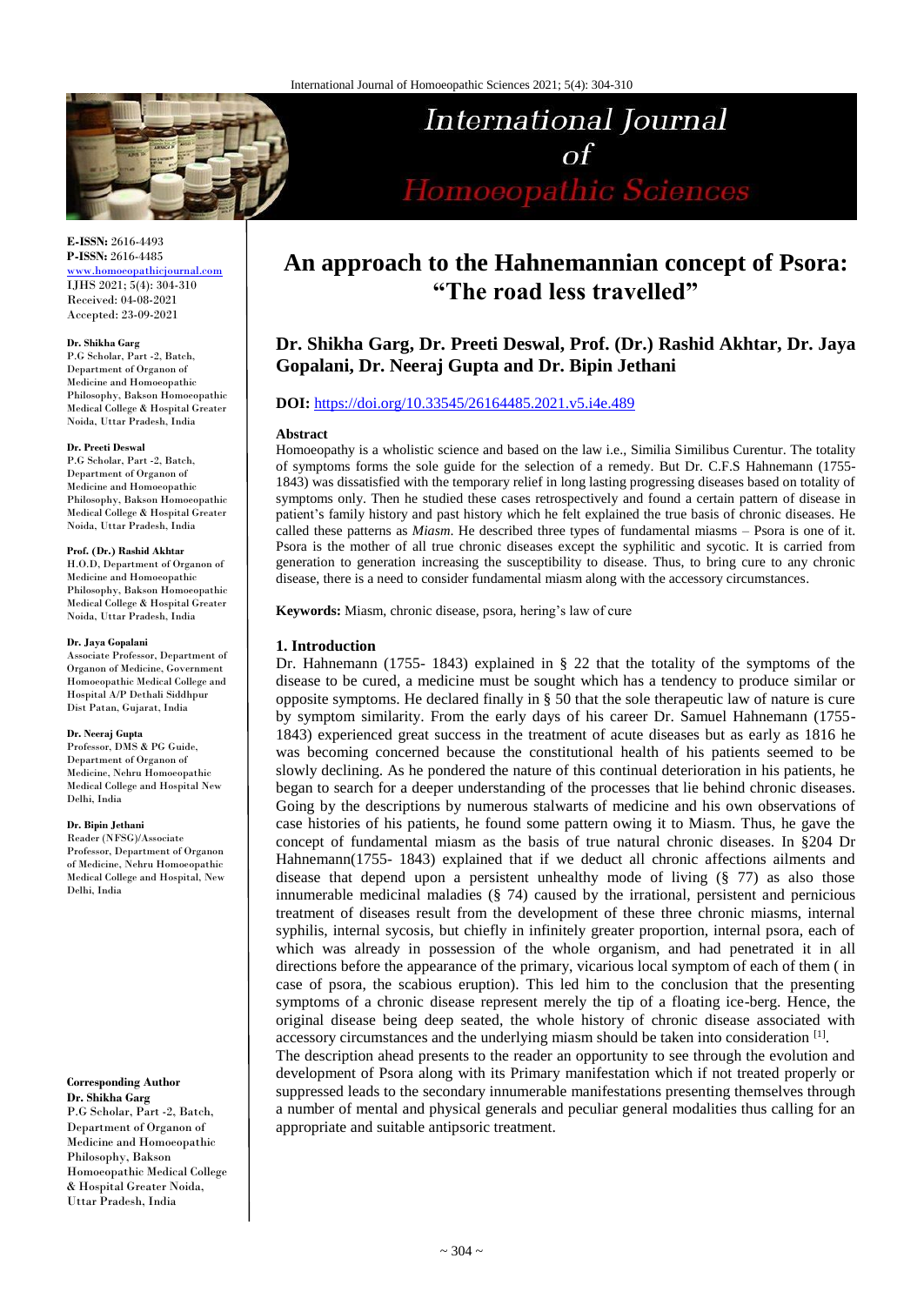#### **2. Miasm 2.1 Etymology** [2]

|                            | "Effluvia arising from the ground and   |
|----------------------------|-----------------------------------------|
| From 1660s                 | floating in the atmosphere,             |
|                            | considered to be infectious or          |
|                            | injurious to health"                    |
| from Modern Latin miasma   | "Noxious vapours,"                      |
| from Greek miasma          | "Stain, pollution, defilement, taint of |
| (Genitive miasmatos)       | guilt."                                 |
| from stem of miainein      | "To pollute".                           |
| Through a medieval Italian | malaria (literally "bad air")           |

According to Farlex Medical dictionary<sup>[4]</sup>. It is an obsolete term for a harmful or noxious atmosphere, emanation or exhalation; an evil humour. In Homoeopathy, a toxic or noxious influence on the body, producing illness. A general weakness or predisposition to chronic disease that is transmitted down the generational chain.

**2.2 Definition**: Miasm are dynamic morbific agents inimical to life, which are not perceivable by our senses but only by its effect, cannot be touched or captured <sup>[5]</sup>. It denotes not an influence from without, but a change from within. It is the basis of all true natural chronic diseases. Miasm is not a disease – it is the factor which makes the disease- the symptom complex possible [6].

#### **2.3 History of Miasm**

Hippocrates (460- 370 BC) was the first physician to use the term "Miasm" which has its origin in the Greek word for taint or fault he postulated that certain infectious diseases were transmitted to humans by air and water tainted by miasms. This was rather a common term in medicine during Hahnemann's time to indicate *the unknown cause of a disease*, which if once attacks the vital principle, pollutes the whole system in such a way that a permanent and intractable disease state is produced. This inference has been made from what Dr. Hahnemann (1755- 1843) writes in aphorism 79 in 'Organon of medicine'- "hitherto syphilis alone has been to some extent known as such a chronic miasmatic disease……."<sup>7</sup>The miasma theory was accepted from ancient times in Europe and China. The theory was eventually given up by scientists and physicians after 1880, replaced by the *germ theory of disease*: specific germs, not miasma, caused specific diseases [1, 3].

Dr. Hahnemann (1755- 1843) after discovering and practicing Homoeopathic method of treatment for about 30years (1790-1820 A.D) found that homoeopathy failed to bring a real cure in some diseases. These diseases always had a tendency to relapse at some future time. With regard to treatment of chronic diseases Dr. Hahnemann (1755- 1843) stated that "Its Start Was Pleasing, The Continuation Less Favourable The Outcome Hopeless" [8]. He spent 12 Years in investigating the source of this incredibly large number of chronic affections, in ascertaining and collecting certain proofs of this great truth, which had remained unknown to all former or contemporary observers, and in discovering at the same time principal *(Antipsoric)* remedies, which collectively are nearly a match for this

thousand headed monster of disease in all its different developments and forms <sup>[9]</sup>. He was very fond of the history of medicine and liked to study medical authors. In the course of these studies, he was struck with the fact that the most frequent cause of chronic disease was 'Psora', the "itch dyscrasia", and he filled thirteen pages with quotations supporting this view from the following authors: Morgagni (1682- 1771), Sauvages (1710- 1795), J. Fr. Gmelin (1748- 1804), Fr. Hoffmann (1857-1928) and many others, he had observed that almost all chronic disease were sequelae of "psora"<sup>[10]</sup>.

He worked tirelessly day and night trying to study the case history of the patients and while studying those histories, he found a certain pattern of disease in patient's *family history and past history* which he felt explained the true basis of chronic diseases. He called these patterns as *Miasm* and declared that unless the underlined Miasm was completely uprooted from the origin, a chronic disease could not be permanently cured with homoeopathy even if it is a wellchosen remedy. Around  $1/8<sup>th</sup>$  of the total cases that he studied, he could elicit a definite past history of venereal disease (Gonorrhoea *and Syphilis*). In 7/8<sup>th</sup> cases there is suppression of a skin eruption or an itch in any form <sup>[9]</sup>. He published his observations on this subject in the book entitled *"The Chronic Diseases"*. Publication of Dr. Hahnemann's book on chronic disease in 1828 brings forth a violent stir in the whole medical world. After death of Dr. Hahnemann(1755- 1843), a number of homoeopathic stalwarts like Von Grauvogl (1811-1877), O. Lesser (1830- 1887)<sup>[11]</sup>, Kent (1849–1916)<sup>[12]</sup>, Clarke (1853-1931)<sup>[13]</sup>, Stuart Close (1860-1929)<sup>[14]</sup>, Robert (1868-1950)<sup>[15]</sup> and others averred 'the doctrine of Psora is irrevocable' [1, 16]. But a considerable number of homoeopathic physicians like Hering (1800-1880) and Hughes (1836-1902) are against Hahnemann's view regarding undue generalization in tracing all diseases to one primary disease-process  $[1, 17]$ . Hufeland (1762- 1836) [contemporary to Hahnemann] quoted, "At last the physician discovers that there is underlying, a hidden scabies or syphilis" [10, 18]. Even Baron Ernst George Von Brunnow (1796-1845) to whom Dr. Hahnemann (1755- 1843) had dedicated his work, was also antagonistic to the view of Dr. Hahnemann regarding chronic diseases [19].

**2.4 Types of Fundamental Miasms:** Psora, Sycosis, Syphilis. Here we have discussed only about Psora miasm. **Psora-** The word 'Psora' originates from Hebrew word 'tsorat' meaning 'a groove or fault'20. In Greek, it is translated as 'Psora'- meaning cutaneous disease and then into itch [21]. Chronic diseases which are not of venereal origin, are only the result of Psora. Of all the three miasm, Psora is the most infectious. It is transmitted by contact, used objects, things etc  $[20]$ 

2.5 History of Psora<sup>[5]</sup>. The primary symptom of Psora has now become only as a peculiar cutaneous eruption, accompanied by voluptuous itching and characteristic smell which is easily suppressed and most infectious (Figure. 1).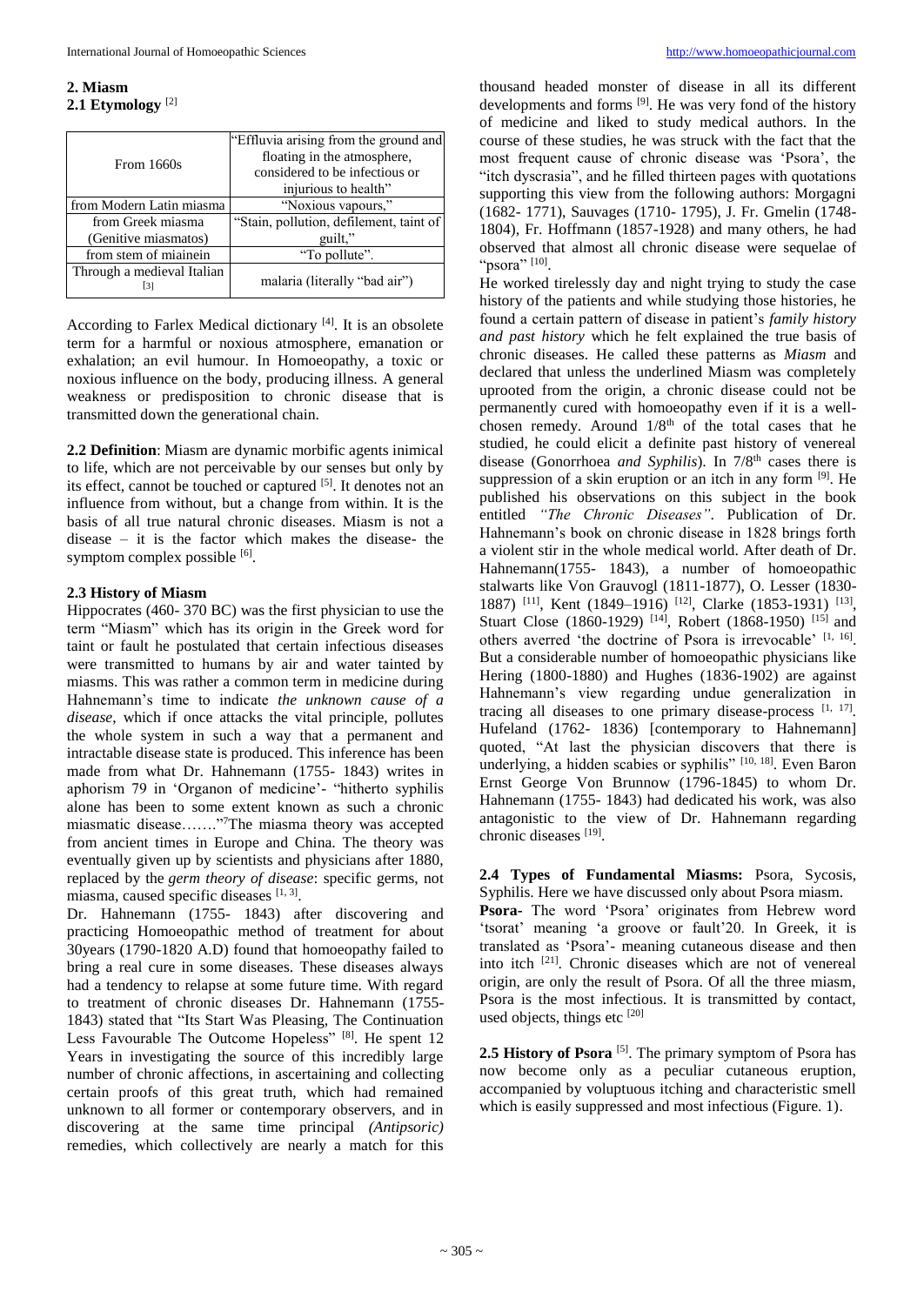

**Fig 1**: History of Psora [5]

## **2.6 Development of Psora** [**5]** . **(Figure. 2)**



Fig 2: Development of Psora<sup>[5]</sup>

## **2.7 Investigation of Psora [9]**

For its investigations, the ascertainable physical constitution of the patient, his moral and intellectual character, mode of living and habits, his social and domestic relations, sexual function, past history, intrauterine history etc., are to be taken into consideration.

**2.7.1 Latent Psora [5]** . Suppression of an itch-eruption followed by only moderate ailments and complaints: the internal malady of Psora, although as yet of slight degree but increase unceasingly and often for years unperceived by the eyes; so that anyone, who does not know the signs of *its latent presence*, would suppose and declare such persons to be healthy and free from any internal malady. Some manifestations of it are

- Mostly with children: frequent discharge of ascarides and other worms; insufferable itching caused by the latter in the rectum.
- The abdomen often distended.
- Now insatiable hunger, then again want of appetite.
- Paleness of face and relaxation of the muscles.
- Frequent inflammations of the eyes.
- Swellings of the cervical glands (scrofula).
- **Perspiration on the head, in the evening after going to**

sleep.

- Usually cold hands or perspiration on the palms.
- **Figure 1** Frequent cramps in the calves.
- Frequent attacks of dyspnoea.
- Predisposition to catching cold.
- Uneasy, frightful, or at least too vivid, dreams etc.

## **2.7.2 Secondary symptoms of Psora**

Innumerable forms of disease can be produced by it which mentioned under aphorism 80 in 'Organon of Medicine'- (…. Nervous debility, hysteria, mania, epilepsy, cancer, gout...) [9]. There are lots of examples regarding it, mentioned in the book of the chronic disease. For example-A man of 32 years had the itch driven away by sulphur ointment, and he suffered for 11 months from the most violent Asthma until by drinking birch juice the eruption was brought back on the 23<sup>rd</sup> day; a man whose itch had been driven off, but who was of robust constitution, was seized with cataract  $[5]$ . Hahnemann's(1755-1843) theory is again justified by another instance that under proper homoeopathic treatment of a chronic disease having history of suppressed skin manifestation in the past, the old eruption definitely reappear satisfying Hering's law of cure [1] .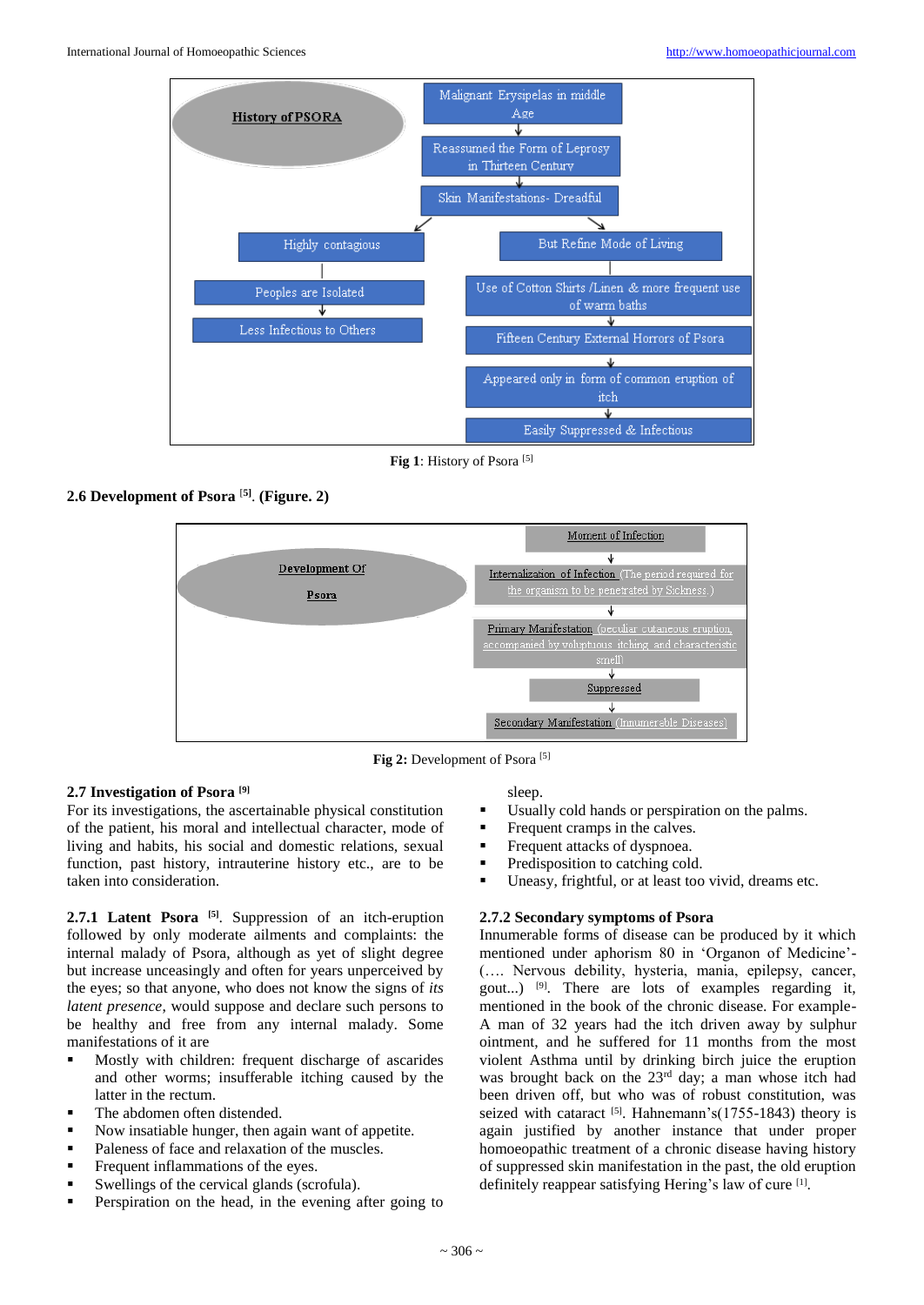#### **2.8 Treatment**

Dr. Hahnemann(1755-1843) explained in § 206 F.N. that during the treatment of chronic diseases we must not allow ourselves to be deceived by the assertions of the patients of their friends who frequently assign as the cause of chronic, even of the severest and most inveterate diseases, either a cold caught by a thorough wetting, drinking cold water many years ago or a former fright etc. these causes are much

too insignificant to develop a chronic disease in a healthy body, to keep it up for years, and to aggravate it year by year, as is the case with all chronic diseases from developed psora. The assigned causes could only rouse into activity the latent chronic miasm [9] .

Few guidelines regarding treatment mentioned in the book 'The Chronic Diseases, Their Peculiar Nature and Their Homoeopathic Cure" are [5]: (Table 2)

Table 1: The treatment mentioned in the book 'The Chronic Diseases, Their Peculiar Nature and Their Homoeopathic Cure"

|    | <b>Conditions</b>                                                                        | Directions to treat (As per Dr. C.F.S. Hahnemann (1755-1843))                                                                                                                                                                                                                                                                                                        |
|----|------------------------------------------------------------------------------------------|----------------------------------------------------------------------------------------------------------------------------------------------------------------------------------------------------------------------------------------------------------------------------------------------------------------------------------------------------------------------|
|    | Primary symptom                                                                          | <b>Highly potentised SULPHUR</b>                                                                                                                                                                                                                                                                                                                                     |
|    | Secondary symptoms                                                                       | Anti-psoric remedy                                                                                                                                                                                                                                                                                                                                                   |
|    | If a case of mixed miasmatic                                                             | Need of different medicines according to predominant miasm and repetition too.                                                                                                                                                                                                                                                                                       |
|    | been mismanaged by allopathic treatment                                                  | Nearly always necessary to give again from time to time during the treatment, a dose of<br>In very tedious and complex cases which have SULPHUR or of HEPAR SULPH (according to the symptoms; even to the patients who<br>have been before dosed with large allopathic doses of sulphur and with sulphur – baths;<br>but then only after a previous dose of mercury) |
|    | In case, the menses previously have been<br>premature or too profuse or too long lasting | Often necessary to give on the fourth day a small dose of NUX VOMICA (one very<br>small pellet moistened with a high dynamization) to be smelled and then, on the fourth<br>or sixth day following, the antipsoric.<br>Until she comes near her full restoration, to smell such a pellet once about seventy-two                                                      |
|    |                                                                                          | hours after the beginning of her menses, notwithstanding her continued antipsoric<br>treatment.                                                                                                                                                                                                                                                                      |
|    | But if the female is very sensitive and nervous,                                         |                                                                                                                                                                                                                                                                                                                                                                      |
|    |                                                                                          | Role of <i>Nux vomica</i> - specifically reduces to order the disharmony arising in the<br>functions of the nerves from so disorderly a flow of the menses and so quiets the<br>excessive sensitiveness and irritability. (Obstacle in curative action of anti psoric)                                                                                               |
|    | In cases where epidemic diseases or                                                      |                                                                                                                                                                                                                                                                                                                                                                      |
|    | intermediate diseases (usually from meteoric                                             | The antipsoric treatment will have for the time to be totally discontinued.                                                                                                                                                                                                                                                                                          |
|    |                                                                                          | and telluric causes) comes during the treatment Instead of this, other non anti psoric remedy must be used.                                                                                                                                                                                                                                                          |
|    | of chronic diseases with antipsoric                                                      |                                                                                                                                                                                                                                                                                                                                                                      |
|    | During acute exacerbation of chronic disease                                             |                                                                                                                                                                                                                                                                                                                                                                      |
|    |                                                                                          | no use of any intervening remedy during the action of anti-psoric remedy under some                                                                                                                                                                                                                                                                                  |
| 1) | If symptoms have also occurred before in conditions-                                     |                                                                                                                                                                                                                                                                                                                                                                      |
|    | a similar manner, then                                                                   | It is due to homoeopathic excitation, just wait and watch.                                                                                                                                                                                                                                                                                                           |
| 2) | If symptoms are different and have never                                                 |                                                                                                                                                                                                                                                                                                                                                                      |
|    | before occurred in this way.                                                             | Such symptoms frequently pass off without interrupting the helpful activity of remedy;<br>but if are of a burdensome intensity, in such a case they are a sign that antipsoric remedy                                                                                                                                                                                |
| 3) | When usual customary symptoms are                                                        | was not selected in the correct homoeopathic manner. It must be antidoted.                                                                                                                                                                                                                                                                                           |
|    | aggravated and show most prominently                                                     |                                                                                                                                                                                                                                                                                                                                                                      |
|    | on the first days and again on some of the This is homoeopathic aggravation.             |                                                                                                                                                                                                                                                                                                                                                                      |
|    | following days, but gradually less and                                                   |                                                                                                                                                                                                                                                                                                                                                                      |
|    | less.                                                                                    | It is a sign that the dose of this antipsoric, although properly selected but too large in                                                                                                                                                                                                                                                                           |
| 4) | If these aggravated original symptoms                                                    | dose. It does not cure but produces a dissimilar chronic disease. So, either antidote it or,                                                                                                                                                                                                                                                                         |
|    | appear on subsequent days still of the                                                   | if this is not as yet known, by giving another more suitable anti-psoric.                                                                                                                                                                                                                                                                                            |
|    | same strength as at the beginning or with                                                |                                                                                                                                                                                                                                                                                                                                                                      |
|    | increased intensity,                                                                     |                                                                                                                                                                                                                                                                                                                                                                      |
|    |                                                                                          | In incurable diseases such as terminal diabetes Addressing the chronic miasm could weaken the vital force. Do not base the selection of                                                                                                                                                                                                                              |
|    | or cancer,                                                                               | the remedy in these cases on miasmatic symptoms, but rather palliate (with LMs or 6c).                                                                                                                                                                                                                                                                               |

#### **2.8.1 Best time to be taken antipsoric**

- a) In the morning rather than evening, a half an hour away from food and drinks, without going to sleep right away (reason – sleep delays the beginning of the action of the remedy)
- b) Medicine should not be taken just before their menses are expected, nor during the flow but, dose can be given, if necessary, four days after menses have begun
- c) Pregnancy is an ideal time to treat the mother with an antipsoric because the women's increased sensitivity makes her internal psora manifest more plainly. Such treatment will help prevent problems of breast feeding, sore breasts, abscesses and soreness of nipples (mentioned under *aphorism 284 Sixth Edition*- "The

power of medicines…….But the case of mothers in their (first) pregnancy by means of a mild antipsoric treatment, especially with *Sulphur* dynamizations prepared according to the directions in this edition (§ 270), is indispensable in order to destroy the psora – that producer of most chronic diseases – which is given them hereditarily; destroy it both within themselves and in the fetus, thereby protecting posterity in advance. This is true of pregnant women thus treated; they have given birth to children usually healthier and stronger, to the astonishment of everybody. A new confirmation of the great truth of the psora theory discovered by me")  $[5, 1]$ 9]

d) Sucklings never receive medicine; the mother or wet –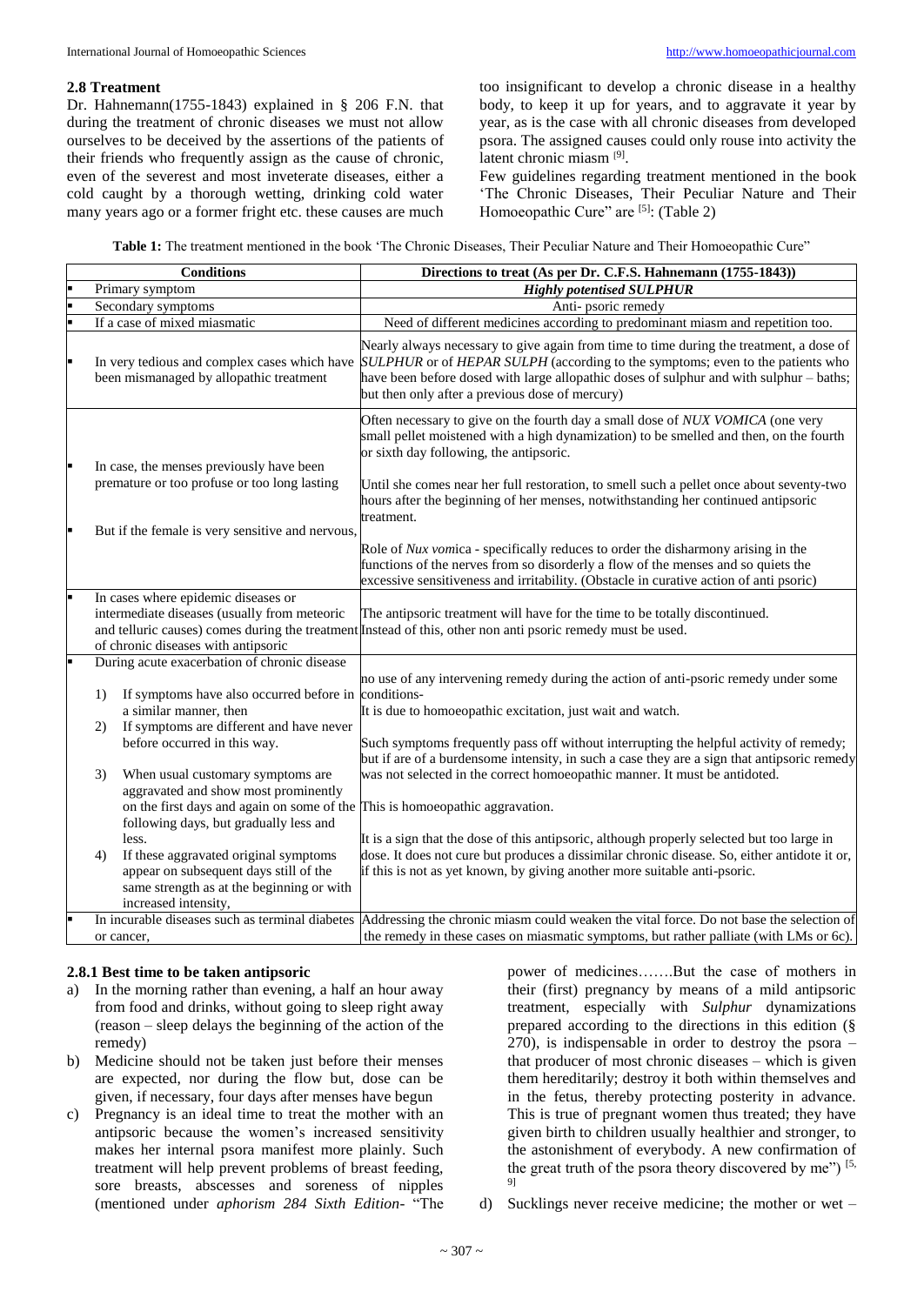nurse receives the remedy instead, and through their milk it acts on the child very quickly, mildly and beneficially (*under aphorism 284 sixth edition* – "The power of medicines acting upon the infant through the milk of the mother or wet nurse is wonderfully helpful. Every disease in a child yield to the rightly chosen homoeopathic medicines given in moderate doses to the nursing mother and so administered, is more easily and certainly utilized by these new world-citizens than is possible in later years. Since most infants usually have imparted to them psora through the milk of the nurse, if they do not already possess it through heredity from the mother, they may be at the same time protected antipsorically by means of the milk of the nurse rendered medicinally in this manner…………psora theory discovered by me.") [5, 9]

- A cure cannot be accomplished more quickly and surely than by allowing the suitable antipsoric to continue its action so long as the improvement continues, even if this should be many days beyond the assigned, supposed time of its duration, so as to delay as long as practicable the giving of a new medicine.
- It is useful to give a dose of the same medicine of a similarly small amount, but most safely in a different degree of dynamic potency. E.g., if the bottle which contains the solution of one or more pellets is merely well shaken five or six times, every time before taking it.

#### **2.9 Views on Psora according to different Stalwarts**

## **Dr. Clemens Maria Franz Von Boenninghausen** [**22]** (1785 -1864)

"And yet the much reviled and ridiculed theory of the three miasms (psora, syphilis and sycosis) laid down by the founder of our Homeopathy is nothing else than a consequential application of the doctrine of anamnesis of chronic disease, as this is most plainly laid down in aphorism 5 and 206 of the 'Organon of Medicine' (5th edition). It is therefore totally incomprehensible how this has been so overlooked, unless other, by no means praiseworthy motives, have been brought into play. I do not wish to deny by any means that there may be perhaps beside the three above mentioned anamnestic indications, and beside the medicinal diseases, one or another additional miasm to which may be ascribed a similar influence upon health. Nevertheless, such a miasm has not so far proved by means of demonstrative documents and it must therefore be left to future investigation."

## Dr. Constantine J. Hering [23] (1800 - 1880)

The principle of division, or dissolution, which man had suffered to be introduced into his spiritual nature, must necessarily have embodied itself in a corresponding principle in the material organism. It is this principle which Dr. Hahnemann (1755-1843) calls Psora. In proportion as man's spiritual nature becomes developed and purified, this psoric miasm will be diminished, and will finally be completely removed from the life of humanity. This complete physical regeneration of human nature will necessarily be attended with great changes in all the external relations of man, education, mode of laboring, living, etc.

Dr J.T Kent [24] (1849–1916) –Psora could not exist except

for a condition in mankind suitable for its development. There must have been some sickness prior to this state, which we recognize as the chronic miasm Psora. Thinking, Willing and Acting are the three things that make up the science of the life of the human race. Man thinks, he wills and he acts. Thinking and willing establishes a state in man that identifies the condition he is in. As long as man continued to think that which was true, that which was uprightness and justice, so long man remained upon the earth free from the susceptibility to disease, because that was the state in which he was created. But when man began to will the things that were the outcome of his false thinking then he entered a state which was the perfect correspondence of his interior.

## Dr. J. Henry Allen <sup>[25]</sup> (1854 - 1925)

- He explained psora miasm as: -
- 1. No other symptom is so pathognomic of Psora as a pruritus.
- 2. Psora is that potential which when becomes well bonded with the life force, it cooperates with this life force. Together these two along with other miasms, cause all physiological deflections, functional disturbances followed by structural and pathological changes.
- 3. As we study these miasms, we see they express themselves in their degrees of action (primary, secondary and tertiary); and in their nature (acute, chronic and latent). Tertiary manifestations are in these diseases permitted to develop, principally because we have neglected Psoric manifestations that were latent before the new bond (with syphilis or sycosis, as the case may be), but now aroused by them into new activity by the new stimuli and the bond with the venereal miasm.
- 4. Cachexia, dyscrasia, diathesis, scrofula, struma, idiosyncrasy, predisposition, & hereditary states, all are expressions of miasmatic action.
- 5. He observed a new miasma which he named Pseudo Psora which later came to be known as Tubercular miasma.

Dr. H.A. Roberts <sup>[26]</sup> (1868-1950). The miasms are destructive in every way, of both the mind and the body, and they tear at the very spirit of man. Lack of certain elements in the system, or the inability to assimilate them from foods, is the great common denominator of almost all the so called psoric conditions, plus a lack of balance in the equilibrium of health that manifests through a hypersensitivity of impressions – functional disturbances. Psora alone never causes structural changes.

Dr. Proceso Sanchez Ortega <sup>[27]</sup> (1919-2005). Psora corresponds to DEFICIENCY. Psora is undoubtedly the constitutional state of deficiency or lack, in the sense of less, of inhibition. Deficiency or inhibition will bring on a disposition to various immediate disturbances such as excess and perversion.

#### **3. Cases**

Dr. Carroll Dunham (1828-1877), in the book, 'Science of Therapeutics', recorded a case of deafness caused by suppressed Psora. Dunham treated a seventeen year old young man for his hearing trouble which started when he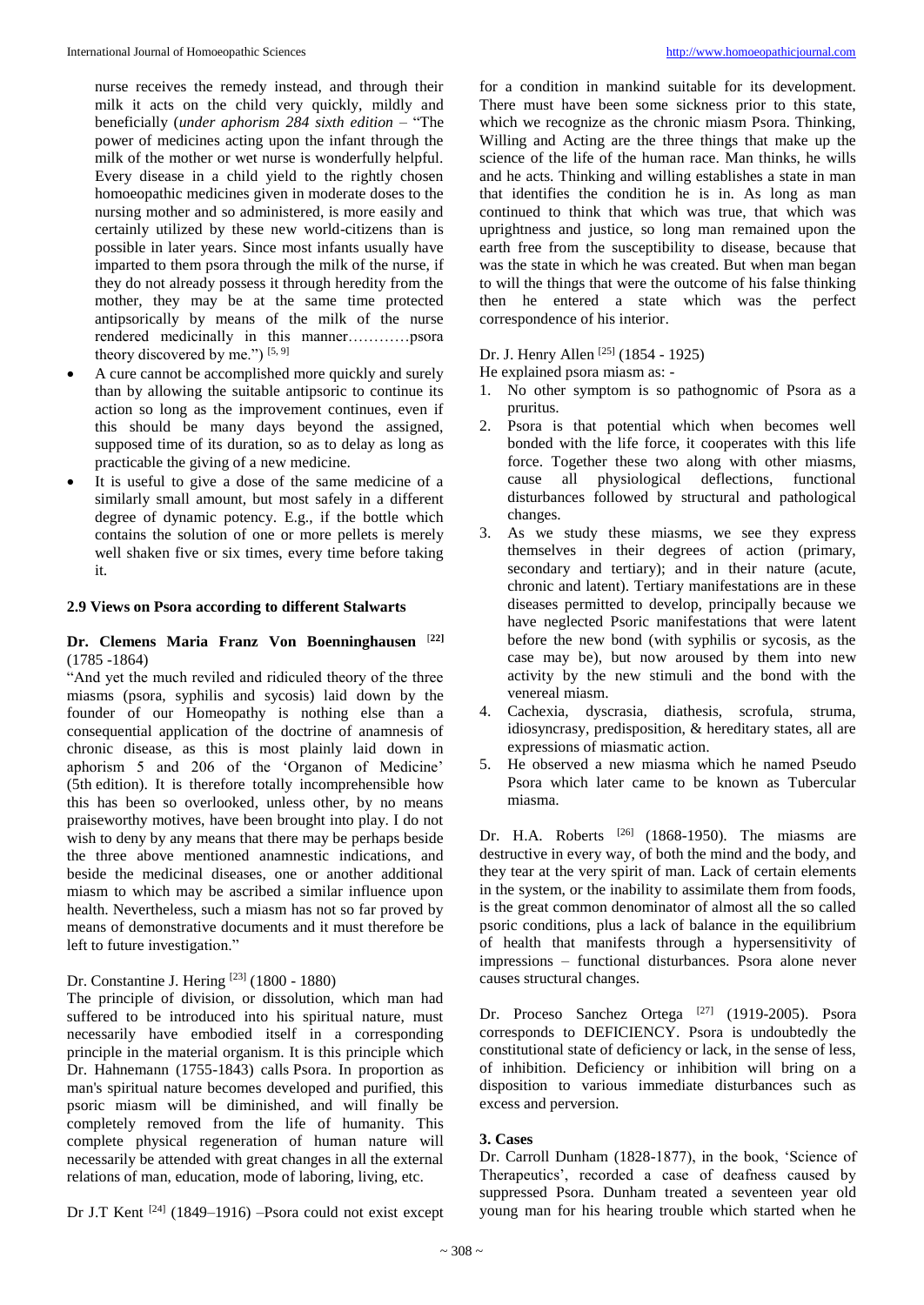was four years of age. Past history revealed that at the age of three he suffered from eczema of thick, whitish scabs, hard, almost horny, covering the whole scalp. The eruption was suppressed by external application. From that time the child faced the problem of hearing. Dunham prescribed not for direct deafness. He selected homoeopathic medicine *Mezerium* on the basis of skin eruption which remained in the past. The deafness was completely cured [1, 28].

Dr. Eugene B Nash. (1838-1917) noted an interesting case in his book 'Leaders in Homoeopathic Therapeutics'. Dr. Nash treated a lady suffering from Gastritis. She became skeleton-like. Nash found after much questioning that about fifteen years ago' she had eczema on the nape and occiput. The eczema was suppressed by the application ointment. Dr. Nash prescribed Sulphur 200th. Her stomach trouble completely removed but the eruption reappeared  $[1, 29]$ .

Dr. P. Sankaran (1922-1979) mentioned a case in his book 'The Pathology in Homoeopathy'. A three-year-old boy had an ulcer on his lips. The diagnosis was 'cancrum oris'. Sulphonamide ointment was applied on the affected parts. Ulcer disappeared in no time, but left a black patch on the lips. After a couple of months, the black spot also vanished. Some days after this incident, mental abnormality was perceived in the behaviour of the boy. After four years the boy was taken to Dr. Sankaran. Doctor prescribed a selected homoeopathic medicine and the boy recovered. Mental problem was gone but the old ulcer of the lips reappeared. Then the ulcer was treated by homoeopathic method. The result was that the boy remained well in mind as well as in the skin  $[1, 30]$ .

## Dr. S.P. Dey (1931- 2014)

"Based on the history of suppression of skin disease and other basic symptoms of Psora, *Psorinum* was prescribed in a patient who was extremely hot. But the suppressed skin eruptions reappeared and the patient was cured. One may ask why I prescribed *Psorinum* in a hot patient. The fact was that the patient was being treated by many homoeopaths before he came to me. The physician who was in charge of the patient for the last time prescribed the indicated medicine based on the totality but the patient was not cured. So, I thought that the basic Psoric dyscrasia was acting as an obstacle in the way of cure and the indicated medicine prescribed by the previous doctors could not probably reach the depth to remove the dyscrasia. That idea inspired me to prescribe *Psorinum* [31] *.*

## **4. Conclusion**

Psora is the mother of all true chronic diseases except the syphilitic and sycotic. It is the most ancient, most universal, most destructive, thousand headed monster cause of chronic miasmatic disease. Of all the three Miasm it is the most infectious and transmitted by contact, used parts, things etc. It occupies 7/8<sup>th</sup> part of true natural chronic diseases. It reveals its specific internal dyscrasia by a peculiar cutaneous eruption, sometimes consisting only of a few vesicles accompanied by intolerable voluptuous tickling itching and peculiar odour.

Searching of the most significant points in the whole history of the chronic disease which helps us to find out the Fundamental cause which is chronic miasm. For its investigations, the ascertainable physical constitution of the

patient, his moral and intellectual character, mode of living and habits, his social and domestic relations, sexual function, past history, intrauterine history etc., are to be taken into consideration.

The primary manifestation of Psora miasm is treated with *Sulphur* only. But if it is suppressed and is not treated properly, it leads to its latent stage. When the explosion of latent Psora from its dormant state, it produces symptoms, known as secondary manifestations and requires the anti psoric treatment. It is also justified that under proper homoeopathic treatment of a chronic disease having history of suppressed skin manifestation in the past, the old eruption definitely reappears satisfying Dr. Herring's (1800-1880) law of cure. Hahnemann's (1755-1843) "The Chronic Diseases, Their Peculiar Nature and Their Homoeopathic Cure" serves as a pioneer to the key of ideal cure of innumerable chronic diseases. It contains lot of suggestions regarding treatment of chronic diseases which when followed lead to more lasting and reliable cures of various chronic diseases.

"This contribution of "The Chronic Diseases, Their Peculiar Nature and Their Homoeopathic Cure" in the domain of medicine is a revolutionary work of Dr. Hahnemann which justify his last word for saying *Non Inutilis Vixi"*

## **5. Funding support**

None

#### **6. Conflict of Interest**  None

## **7. References**

- 1. Ghosh AK. Hahnemann's Theory of Psora in the Light of Modern Science. Altern Integr Med 2015;4:189. doi: 10.4172/2327-5162.1000189.
- 2. Online Etymology Dictionary [Internet]. Origin and meaning of miasma. https://www.etymonline.com/word/miasma
- 3. "Definition of MIASMA". www.merriam-webster.com Archived from the original on 8 February 2018. Retrieved 15 January 2018. https://en.wikipedia.org/wiki/Miasma\_theory
- 4. Miasm. (n.d.) Farlex Medical Dictionary. Retrieved February 16 2021. https://medicaldictionary.thefreedictionary.com/miasm
- 5. Hahnemann S. the chronic diseases their peculiar nature and their homoeopathic cure. 32nd impression India: B. Jain publishers, 2013.
- 6. Patel RP. Chronic miasms in homoeopathy and their cure with classification of their rubrics/ symptoms in Dr. Kent's repertory. Indian edition. Indian books and periodicals publishers 1996, 21.
- 7. Dey SP. Essentials of principles and practice of homoeopathy. Enlarged third edition India: New central book agency (P) Ltd, 2005, 105.
- 8. Sarkar BK. Hahnemann's Organon of medicine. Ninth revised edition India: Birla publications Pvt. Ltd. 2012- 2013, 346.
- 9. Hahnemann S. Organon of medicine. 6th impression India: B. Jain publishers, 2011.
- 10. Ameke W. History of Homoeopathy, its origin & its conflicts. 2nd impression India: B. Jain publishers, 2016.
- 11. Lesser O. Text Book of Homoeopathic Materia Medica. India B. Jain publishers Pvt. Ltd., 2000.